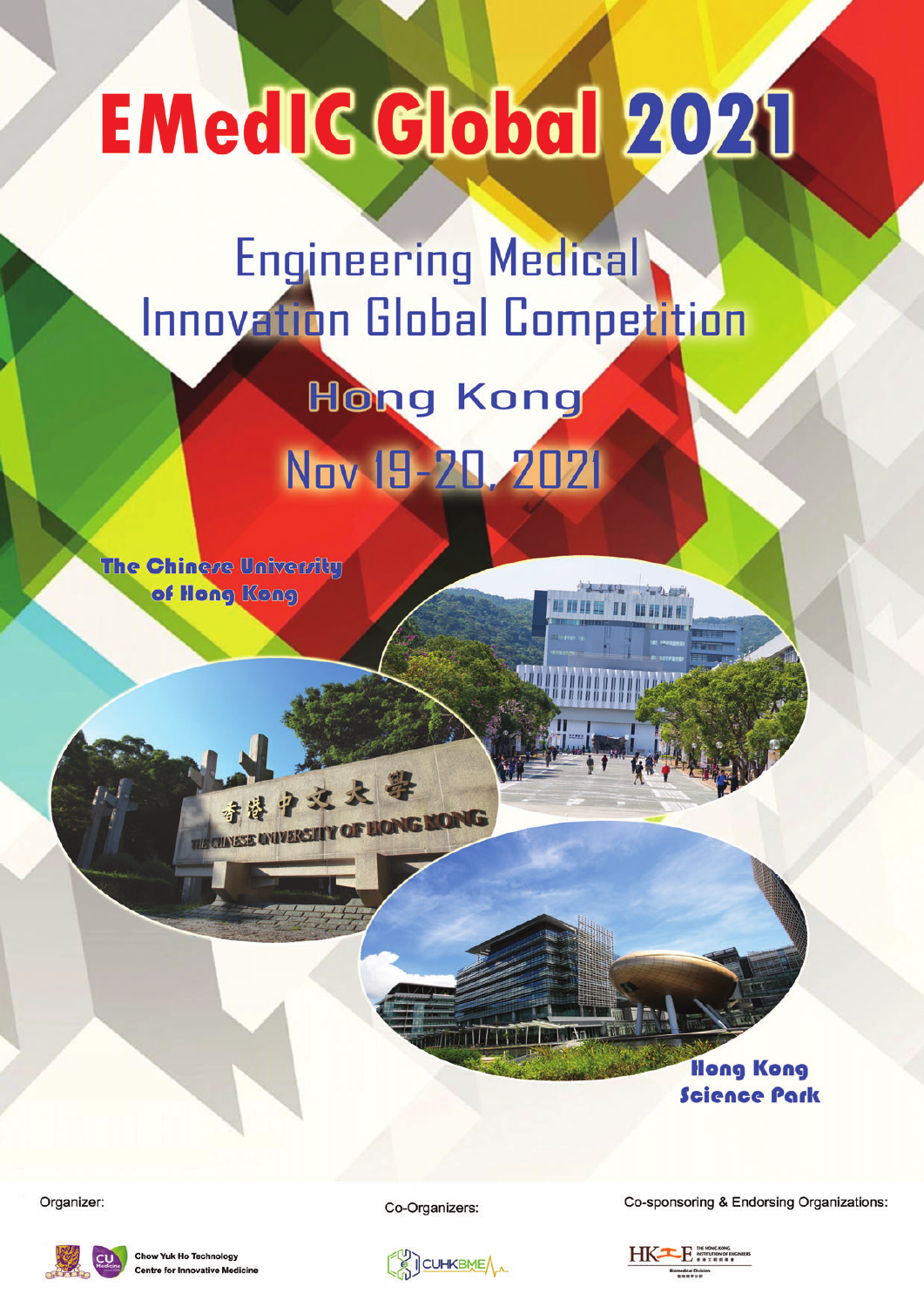#### **Table of Contents**

|    | <b>Programme Schedule</b>                   |    |
|----|---------------------------------------------|----|
| 2. | Important Information to Finalist           |    |
| 3. | <b>Final Competition Judging Criteria</b>   |    |
| 4. | <b>Final Competition Judging Panel</b>      |    |
| 5. | <b>International Advisors</b>               |    |
| 6. | <b>Award Presentation</b>                   |    |
|    | List of 24 Finalist Teams                   |    |
| 8. | Site Map of EMedIC Global Competition Venue |    |
| 9. | <b>Bad Weather Arrangement</b>              | 13 |
|    | 10. Contact Information                     |    |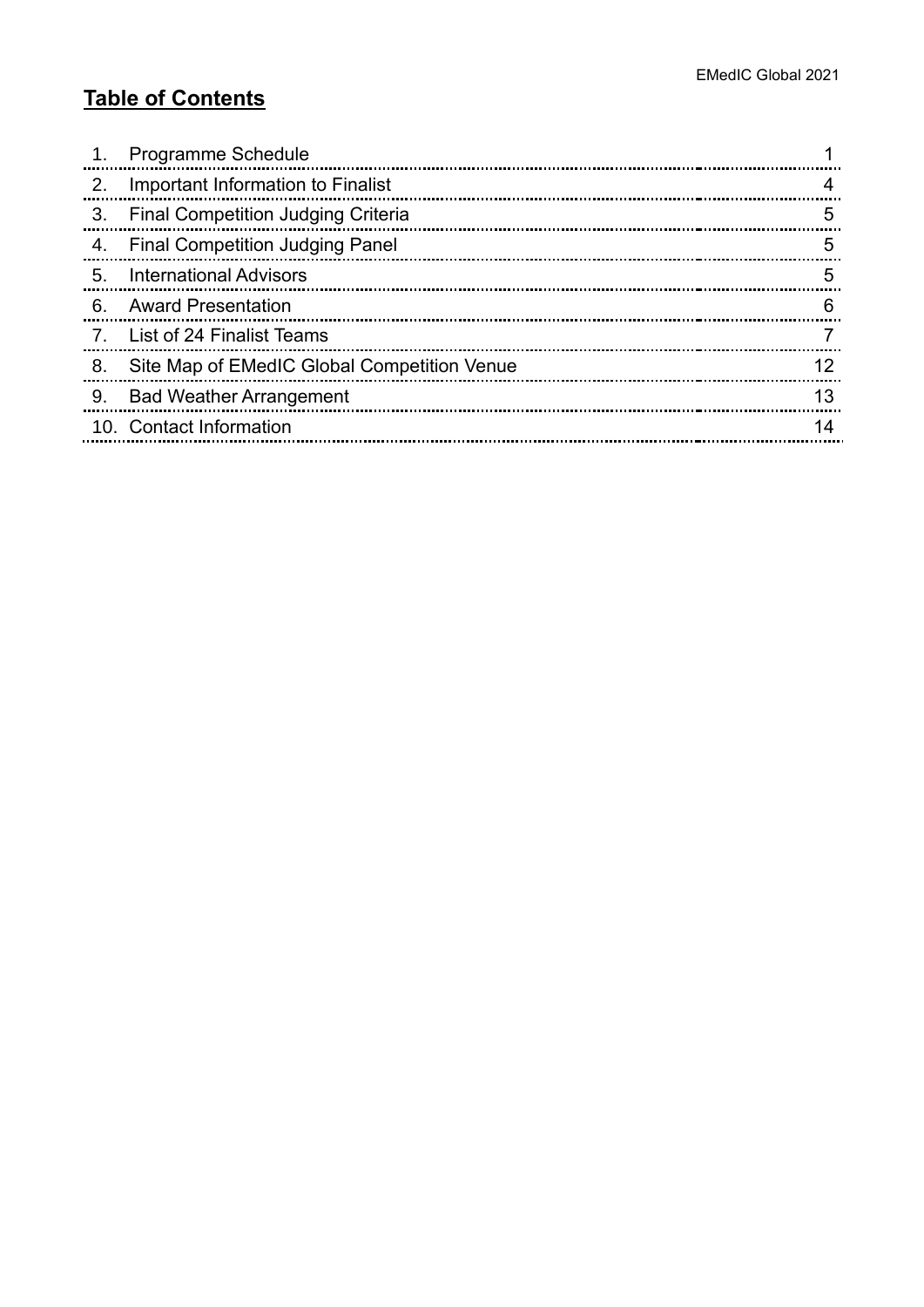#### <span id="page-2-0"></span>**1. Programme Schedule**

| Friday 19 Nov 2021                    |                                                                                   |               |  |
|---------------------------------------|-----------------------------------------------------------------------------------|---------------|--|
| HK Time (UTC +8)                      | <b>Session</b>                                                                    | Venue:        |  |
| 09:20-09:30<br><b>Opening Session</b> |                                                                                   | ERB1122*/Z00M |  |
|                                       | Presentations by finalist teams <sup>^</sup> : 15 minutes per team                |               |  |
|                                       | [2 mins setup / 8 mins presentation (including demo (if applicable)) / 5 mins Q&A |               |  |
|                                       | We will give a reminder when the presentation is 1 minute left ]                  |               |  |
| 09:30-09:45                           | Group 10                                                                          |               |  |
| 09:45-10:00                           | Group 11                                                                          |               |  |
| 10:00-10:15                           | Group 19                                                                          | ERB1122*/ZOOM |  |
| 10:15-10:30                           | Group 09                                                                          |               |  |
| 10:30-10:45                           | Group 23                                                                          |               |  |
| 10:45-11:00                           | Group 13                                                                          |               |  |
| 11:00-11:15                           | <b>Tea Break</b>                                                                  |               |  |
| 11:15-11:30                           | Group 03                                                                          |               |  |
| 11:30-11:45                           | Group 32                                                                          |               |  |
| 11:45-12:00                           | Group 34                                                                          |               |  |
| 12:00-12:15                           | Group 21                                                                          | ERB1122*/ZOOM |  |
| 12:15-12:30                           | Group 06                                                                          |               |  |
| 12:30-12:45                           | Group 18                                                                          |               |  |
| 12:45-13:45                           | Lunch                                                                             |               |  |
| 13:45-14:00                           | Group 29                                                                          |               |  |
| 14:00-14:15                           | Group 07                                                                          |               |  |
| 14:15-14:30                           | Group 25                                                                          |               |  |
| 14:30-14:45                           | Group 14                                                                          | ERB1122*/ZOOM |  |
| 14:45-15:00                           | Group 26                                                                          |               |  |
| 15:00-15:15                           | Group 02                                                                          |               |  |
| 15:15-15:30                           | <b>Tea Break</b>                                                                  |               |  |
| 15:30-15:45                           | Group 27                                                                          |               |  |
| 15:45-16:00                           | Group 30                                                                          |               |  |
| 16:00-16:15                           | Group 01                                                                          |               |  |
| 16:15-16:30                           | Group 16                                                                          | ERB1122*/Z00M |  |
| 16:30-16:45                           | Group 20                                                                          |               |  |
| 16:45-17:00                           | Group 28                                                                          |               |  |
| 17:00-17:30                           | Processing composite scores sheet                                                 | ERB1122*      |  |
| 17:30-18:00                           | Judges' Meeting                                                                   | ERB1122*/Z00M |  |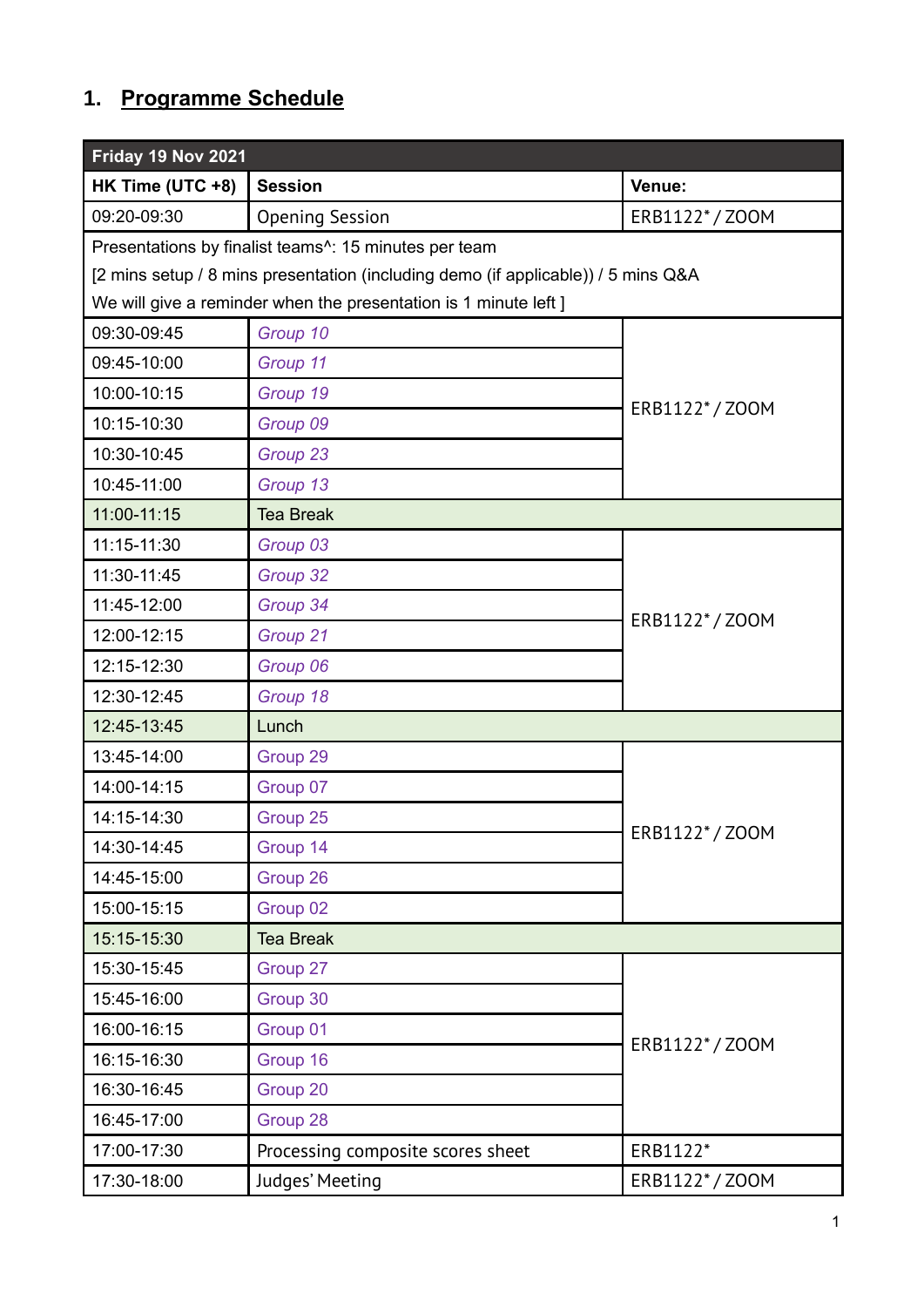| 18:30-22:00 | Announcement of all awards on web |  |
|-------------|-----------------------------------|--|
|-------------|-----------------------------------|--|

Notes:

- \* Room 1122, 11/F, William M.W. Mong Eng Bldg., The Chinese University of Hong Kong, Shatin, Hong Kong
- ^ The sequence of groups is based on drawing lots on 28 Oct.

**Zoom Link for Finalist teams' presentations** Topic: EMedIC Global 2021 Finalists Competition Time: **Nov 19 2021, 09:00 AM Hong Kong Time (UTC +8)** <https://cuhk.zoom.us/j/99218205595?pwd=WEtOYllCckFPYVBxcEtzajg5V0t0dz09> or short cut link<http://www.emedicglobal.org/zoom> Meeting ID: 992 1820 5595 Passcode: 393497 The ZOOM has waiting room and meeting room. Please change your name to our recognized name in ZOOM's waiting room. For **Judges**, please rename your ZOOM name to **Judge\_name**. For **Team Members**, please rename your ZOOM name to **GpXX\_name**. (XX is your group number). For **Guests**, please rename your ZOOM name to **Guest\_name**.

**Rehearsal is scheduled on 15 Nov 2021 14:00-17:00 (Hong Kong Time, UTC +8)**. All teams can access the same ZOOM link to test power point, video, audio etc.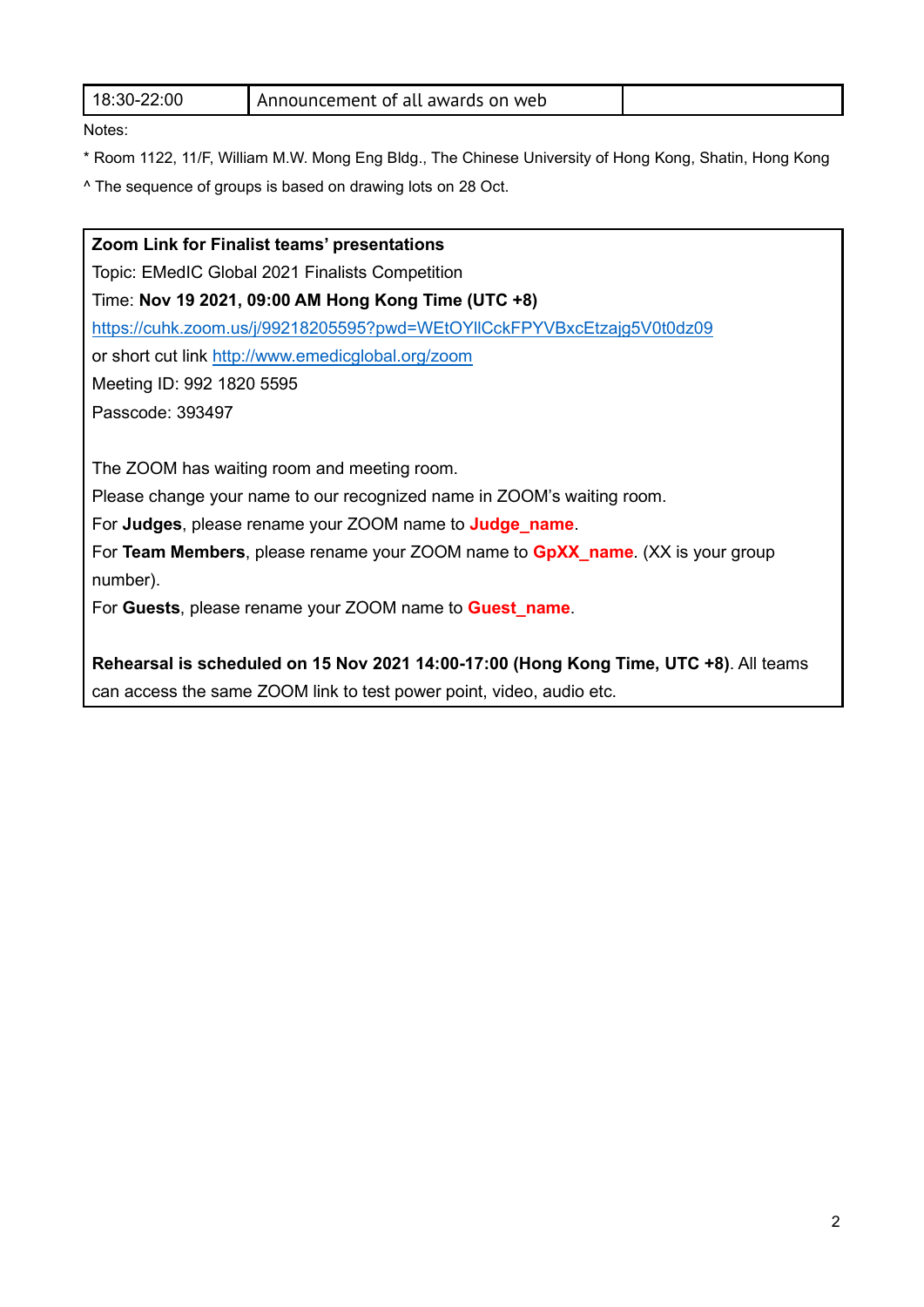| Saturday 20 Nov 2021 (EMedl Summit cum EMedIC Global Awards Presentation)                                                                                                                                                                       |                                                                                                                            |                                                                                                                    |  |  |
|-------------------------------------------------------------------------------------------------------------------------------------------------------------------------------------------------------------------------------------------------|----------------------------------------------------------------------------------------------------------------------------|--------------------------------------------------------------------------------------------------------------------|--|--|
| HK Time (UTC +8)<br><b>Session</b>                                                                                                                                                                                                              |                                                                                                                            | <b>Venue</b>                                                                                                       |  |  |
| 09:40-10:30                                                                                                                                                                                                                                     | Opening Ceremony / Chow Yuk Ho                                                                                             | Conference Halls 4-5# / Virtual                                                                                    |  |  |
| Lecture / Panel Discussion<br>Introduction of EMedIC Global<br>10:30-10:35<br><b>Competition by Professor Raymond</b><br>Tong                                                                                                                   |                                                                                                                            | Room (Need registration <sup>†</sup> )<br>Conference Halls 4-5 / Virtual<br>Room (Need registration <sup>†</sup> ) |  |  |
| <b>EMedIC Global 2021 Awards</b><br>Presentation<br>1. Best Presentation Award<br>2. Technical Challenge Award<br>10:35-10:45<br>3. Most Innovative Award<br>4. Clinical Readiness Award<br>5. Bronze Award<br>6. Silver Award<br>7. Gold Award |                                                                                                                            | Conference Halls 4-5 / Virtual<br>Room (Need registration <sup>†</sup> )                                           |  |  |
| 10:45-16:25                                                                                                                                                                                                                                     | <b>EMedI Summit 2021 Programme</b><br>For details, please refer to below link<br>http://emedisummit.org/programme.ht<br>ml | Conference Halls 4-5 / Conference<br>Halls 6-7# / Virtual Room (Need<br>registration <sup>†</sup> )                |  |  |

Notes:

# Conference Halls 4/5/6/7, Hong Kong Science Park, Pak Shek Kok, Hong Kong.

† Registration for virtual participation on event day 20 Nov, please access this link [https://www.emedisummit2021.hk/](https://apps.med.cuhk.edu.hk/registration/view.php?id=654405)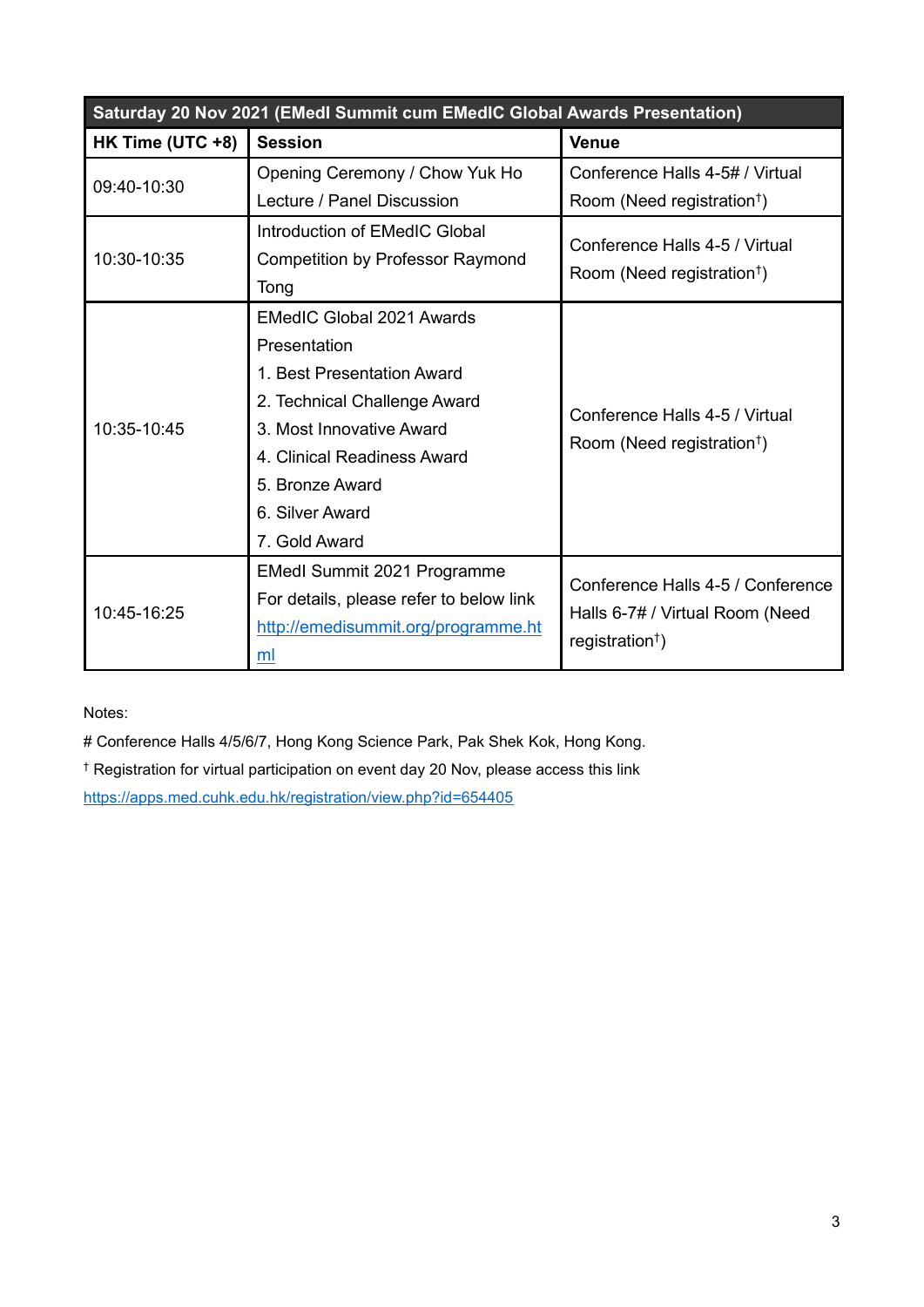#### <span id="page-5-0"></span>**2. Important information to Finalist**

- 1. The presentation order is determined by lots drawing on 28 Oct 2021.
- 2. All EMedIC Global presentations should be conducted in English.
- 3. All finalist teams must present themselves at the final competition venue / ZOOM meeting room at least 15 minutes before sessions start. ZOOM link and access information can be found on page 2.
- 4. Each finalist team would be given no more than 2 minutes for setting-up (e.g., share power point at ZOOM) right before their presentation / demonstration. They are not expected to bring physically to the venue any apparatus / equipment that cannot be readily set up on-site within the 2 minutes before their presentation / demonstration. If present via ZOOM, please set up the demo as early as possible.
- 5. Each finalist team will only be given 8 minutes for their presentation, including all forms of their presentation and demonstration. The first page of power point should be included topic, team members' names and group photo.
- 6. Finalist teams can attend presentations of other teams as observers to maximize learning from each other. As observers, they cannot disturb the presentations of the other teams and can only move in / out of the presentation venue / zoom meeting room between presentations.
- 7. Single screen projection and VGA/HDMI-link to notebook computer are available on-site at presentation venue. The screen also displays ZOOM presentations.
- 8. Power supply (220V-50Hz) is available at the presentation venue.
- 9. Awards will be based on the average scores given by the judges during the final competition.
- 10. The result will be announced on EMedIC Global website within 18:30-22:00 on 19 Nov 2021.
- 11. All finalist teams must attend the EMedIC Global awards presentation during the EMedI Summit Opening Session. Walk-in registration for virtual participation on event day 20 Nov, please use this link [https://www.emedisummit2021.hk/](http://emedisummit.org/registration.html).
- 12. All EMedIC Global awards will [be presented after 20 Nov 2021. We will transfer money](https://apps.med.cuhk.edu.hk/registration/view.php?id=654405) to your side via telegraphic transfer (T/T) / bank transfer / cheque payment etc. The exact amount received may be less than the actual awards due to the bank handling and service charge.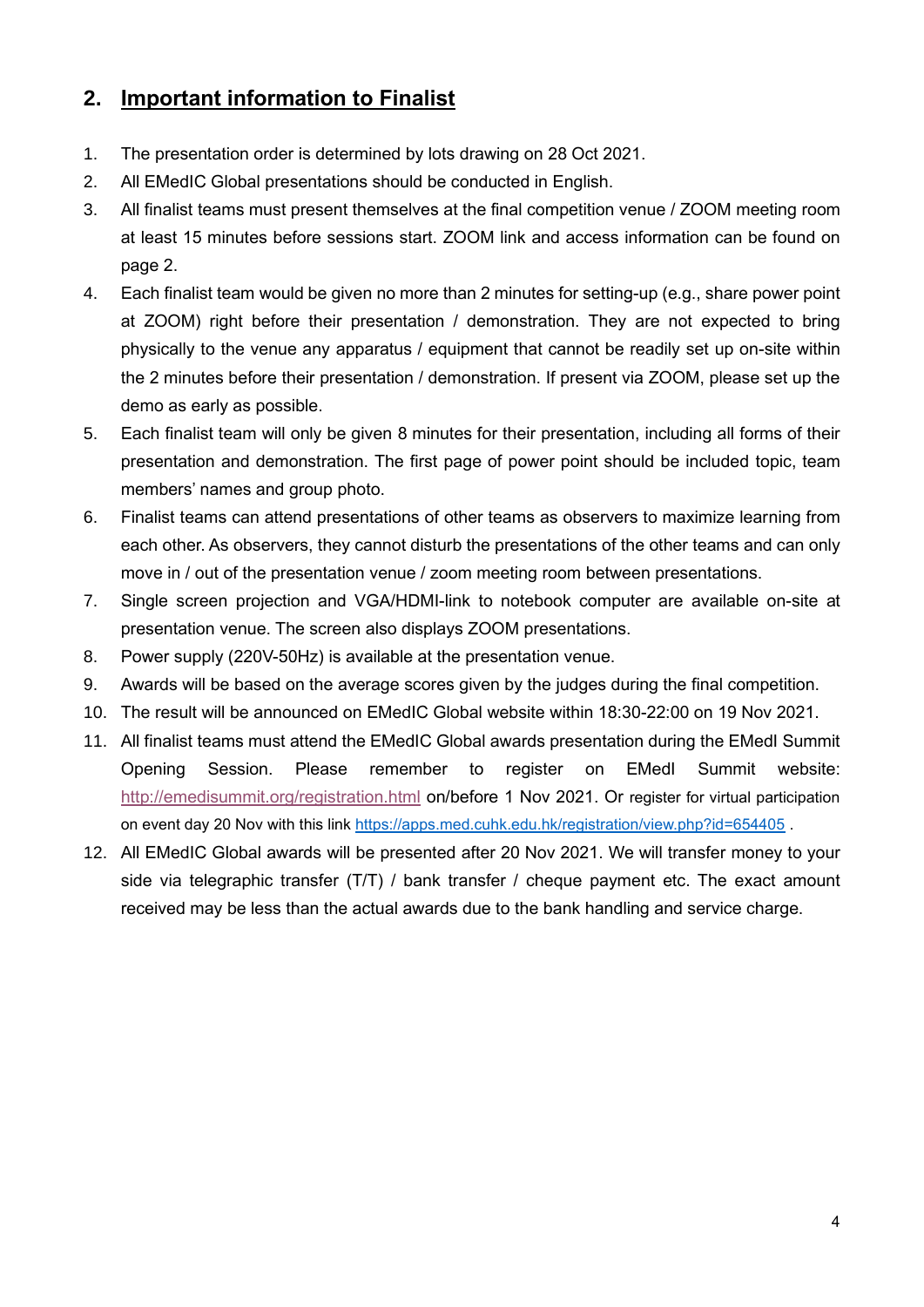#### <span id="page-6-0"></span>**3. Final Competition Judging Criteria**

| <b>Clinical Impacts (25%)</b> | Needs, Potential clinical benefits, Clinical feasibility, Business<br>model (including regulatory issues, etc.) |
|-------------------------------|-----------------------------------------------------------------------------------------------------------------|
| Novelty (25%)                 | Major conceptual innovation vs incremental gain over existing<br>products, Potential IP                         |
| Technical Merits (25%)        | Technical challenges, Demonstration of technical feasibility                                                    |
| Presentation (25%)            | <b>Clarity, Engaging presentation</b>                                                                           |

*To avoid conflicts of interest, a judge will not give scores to the team(s) from his own institution.*

#### <span id="page-6-1"></span>**4. Final Competition Judging Panel**

- Prof. James GOH
- Prof. Youngho KIM
- Dr. Hin Chung LAU
- Prof. Che-Wei LIN

#### <span id="page-6-2"></span>**5. International Advisors**

- Prof. Mei Lin CHAN *Stony Brook University*
- Prof. Wenxi CHEN *The University of Aizu*
- Prof. Devakar EPARI *Queensland University of Technology*
- Prof. James GOH *National University of Singapore*
- Prof. Che-Wei LIN *National Cheng Kung University*
- Prof. Bradley NELSON *ETH Zurich*
- ⚫ Prof. Hongliang REN
- ⚫ Prof. Raymond TONG
- ⚫ Prof. Ming-Long YEH

- ⚫ Prof. Hongliang REN *National University of Singapore The Chinese University of Hong Kong*
- Prof. Fong Chin SU *National Cheng Kung University*
- Prof. Raymond TONG *The Chinese University of Hong Kong*
- Prof. Guang-Zhi WANG *Tsinghua University*
- ⚫ Prof. Jaw-Lin WANG *National Taiwan University*
- ⚫ Prof. Shuhua YUE *Beihang University*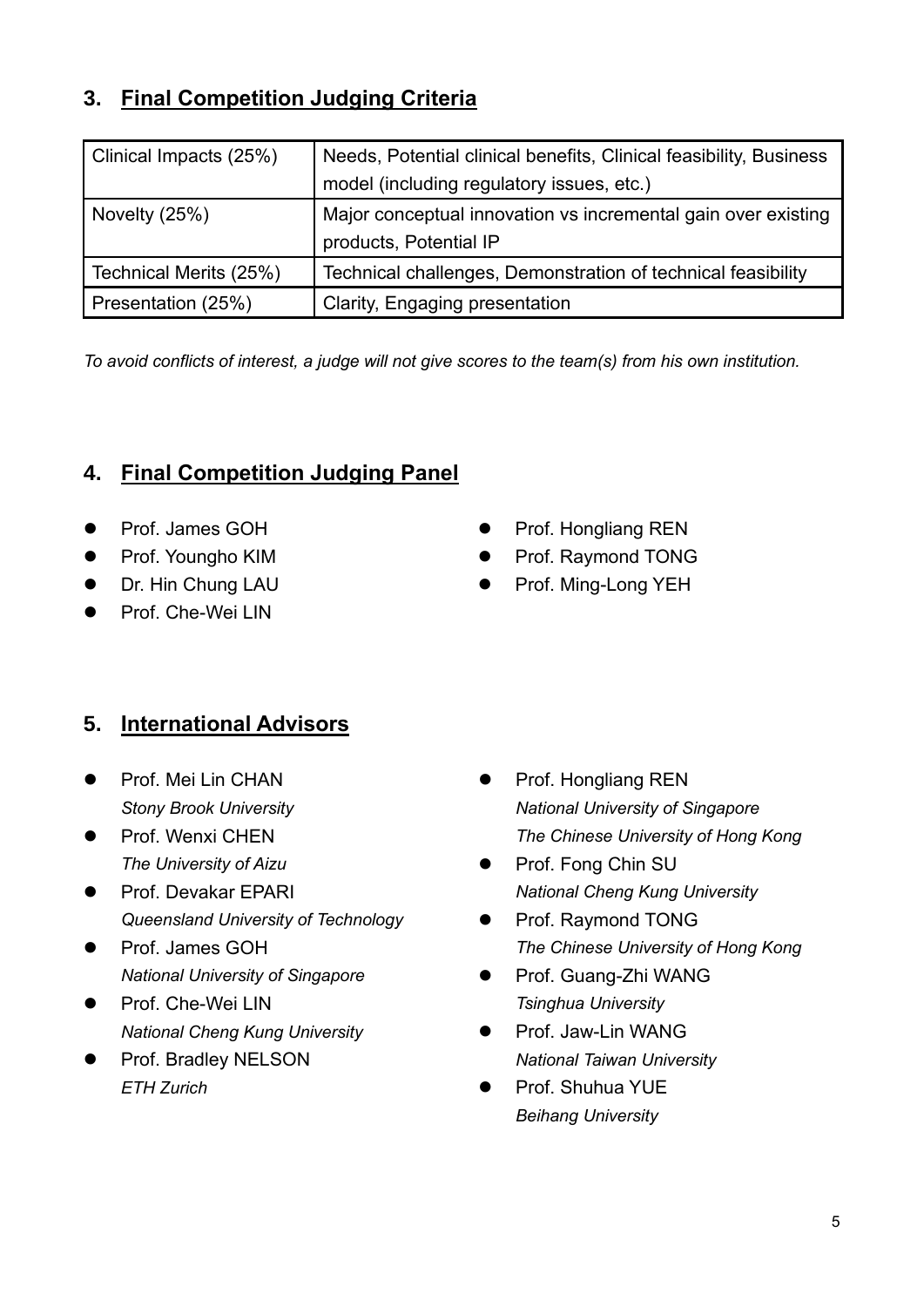#### **6. Award Presentation**

Awards will be based on the scores of the judges:

- One Gold Award (based on the total scores)
- One Silver Award (based on the total scores)
- One Bronze Awards (based on the total scores)
- Most Innovative Award (based on the Novelty scores)
- Technical Challenge Award (based on the Technical Merit scores)
- Best Presentation Award (based on the Presentation scores)
- Clinical Readiness Award (based on the Clinical Impact scores)

50/100 is the minimum score to qualify for meritorious mention.

*Announcements of Awards will be posted on EMedIC Global website within 18:30-22:00 on 19 Nov 2021.*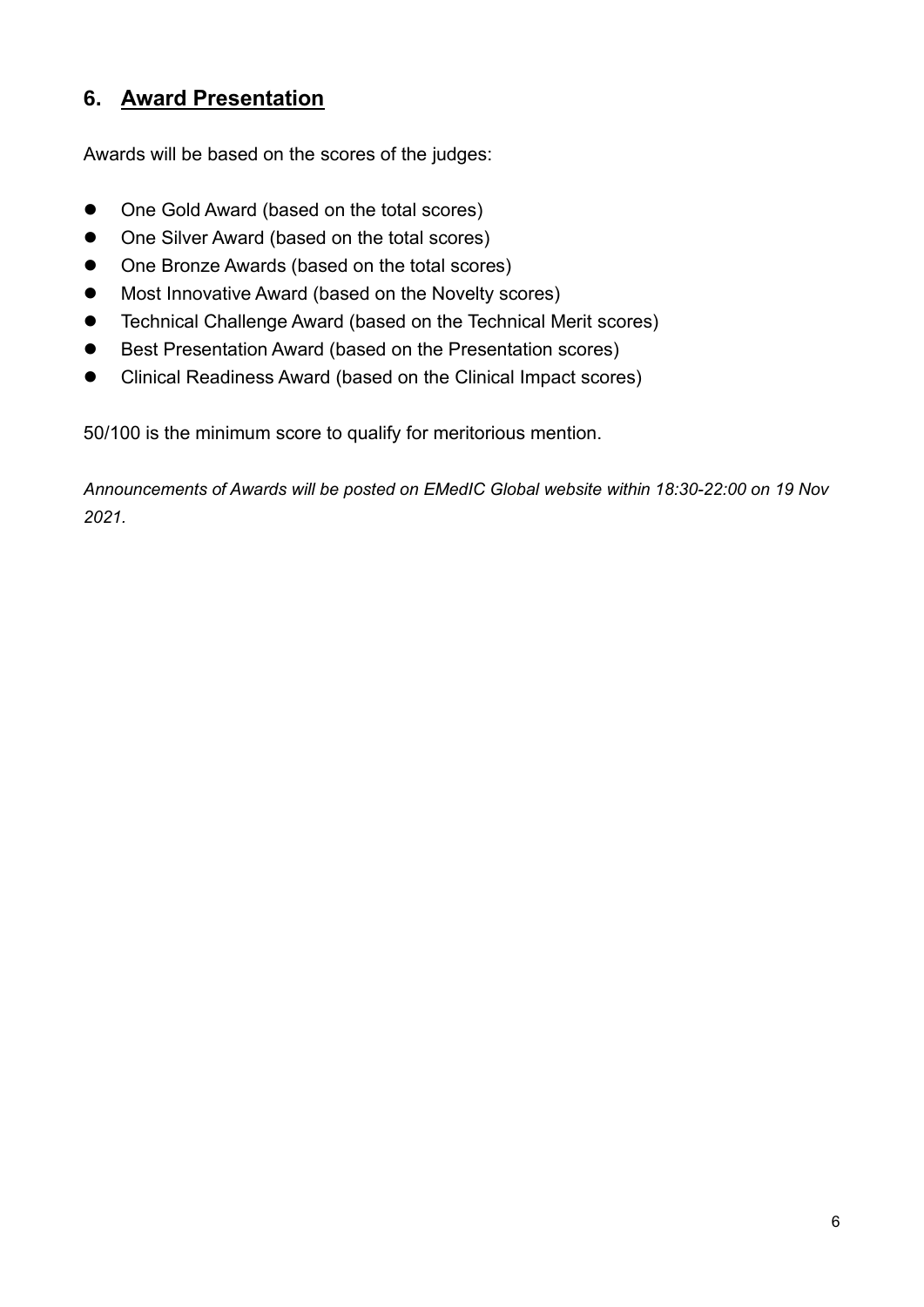#### <span id="page-8-0"></span>**7. List of 24 Finalist Teams**

| <b>Finalist</b><br><b>Team</b><br>No. | <b>Team Members</b>                                                                                                                                         | Institution                            | <b>Topic</b>                                                                                                           |
|---------------------------------------|-------------------------------------------------------------------------------------------------------------------------------------------------------------|----------------------------------------|------------------------------------------------------------------------------------------------------------------------|
| Group<br>01                           | Po Hong, CHOU<br>Christian Steven, JONATHAN<br>Jing Zhi, KOO<br><b>Faculty Advisor:</b><br>Dr James Chen Yong, KAH                                          | National University of<br>Singapore    | Monitor for Risks of Three-Highs                                                                                       |
| Group<br>02                           | Andrew, WIJAYA<br>Michael, SUTANTO<br>Shirley, WANG<br><b>Faculty Advisor:</b><br>Dr. Andi Sudjana, PUTRA                                                   | National University of<br>Singapore    | Ah Bot: Elderly Robot Companion<br>for Health Monitoring, Active<br><b>Engagement, and Connectivity</b>                |
| Group<br>03                           | Kuan Wen, LOU<br>Chun Yin, AU-YEUNG<br><b>Jak Lum Alson, LEE</b><br>Chit Yau, KUAN<br>Chi Chung, CHAN<br><b>Faculty Advisor:</b><br>Prof. Yi-Ping Megan, HO | The Chinese University<br>of Hong Kong | Real-time non-invasive<br>hypoglycaemic detection in<br>diabetic patients with Metal Oxide<br>Metabolism sensor (MOMs) |
| 06                                    | Wei, QIAN<br>Junbei, LIAO<br>Fei, LEI<br>Group Xikai, MEN<br>Zeyu, XIAO<br>Leitian, Al<br><b>Faculty Advisor:</b><br>Dr. Zhao, GUO                          | <b>Wuhan University</b>                | Compliant upper limb<br>rehabilitation Exoskeleton robot                                                               |
| Group<br>07                           | Zhiyong, ZHOU<br>Siyu, LIU<br>Linjun, LU<br>Shuowen, Yl<br>Jianfeng, LIN<br><b>Faculty Advisor:</b><br>Dr. Zhao, GUO                                        | <b>Wuhan University</b>                | Cable driven Active Knee<br>Exoskeleton                                                                                |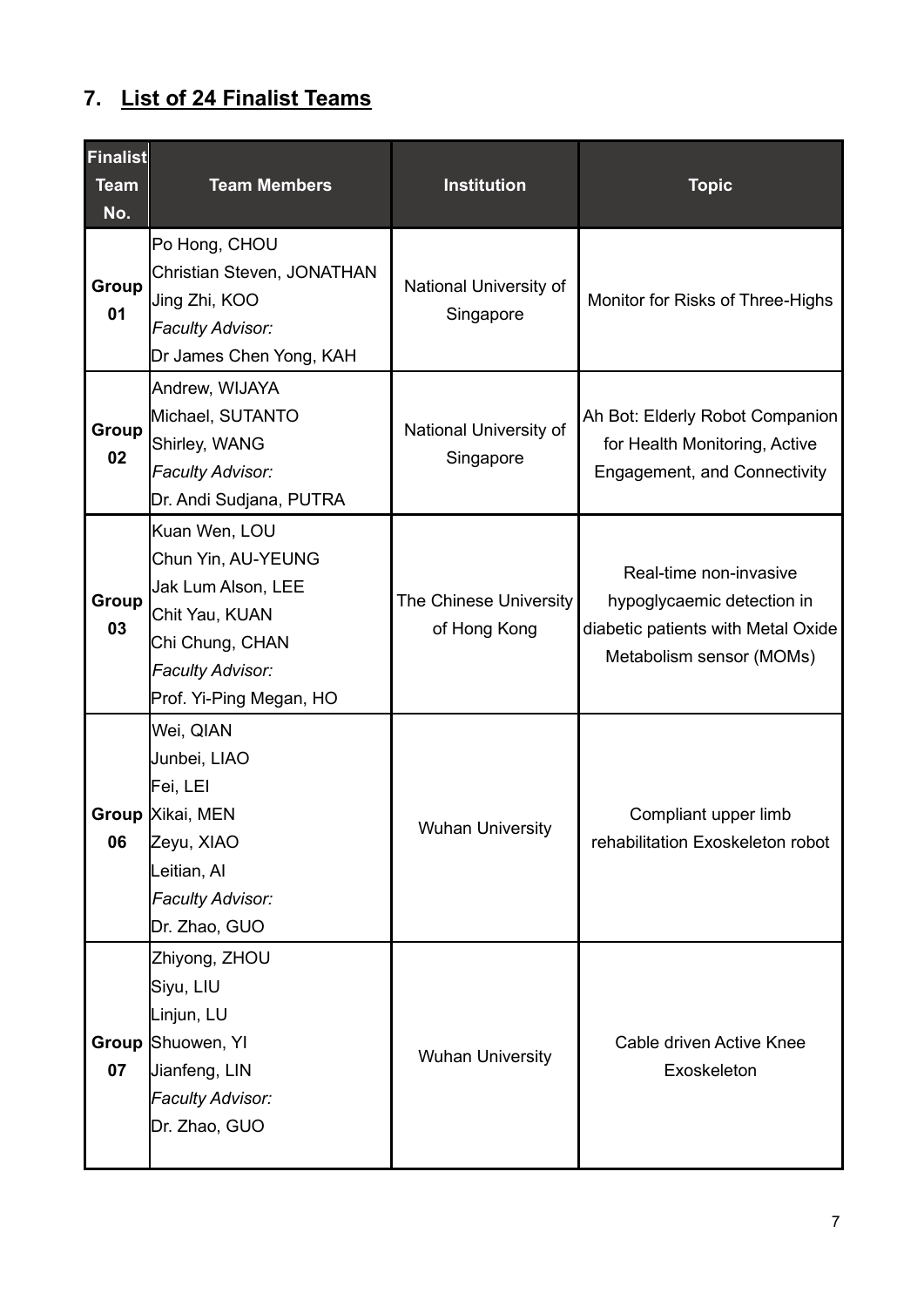| 09          | Bryan, CHOW<br>Group Harold, GOH<br><b>Faculty Advisor:</b><br>Prof. Ali Asgar S., BHAGAT<br>Meng, TONG                                                                                                                           | National University of<br>Singapore      | Smart inhaler to analyze and<br>monitor respiratory profile                                                                                                   |
|-------------|-----------------------------------------------------------------------------------------------------------------------------------------------------------------------------------------------------------------------------------|------------------------------------------|---------------------------------------------------------------------------------------------------------------------------------------------------------------|
| Group<br>10 | Zhi Xiang Trifanny, YEO<br><b>Faculty Advisor:</b><br>Prof. Chwee Teck, LIM<br>Dr. Yuji, GAO                                                                                                                                      | National University of<br>Singapore      | A flexible multiplexed<br>immunosensor for point-of-care in<br>situ wound monitoring                                                                          |
| 11          | Xiangqian, SHI<br>Holam, HEUNG<br>Yuk Hong, LAM<br>Chun Him, SETO<br>Group   Wai Shing, CHAN<br>Chi Chau, CHAN<br><b>Faculty Advisor:</b><br>Prof. Raymond K. Y., TONG<br>Prof. Zheng, Ll<br>Mr. Changqiu, ZHOU                   | The Chinese University<br>of Hong Kong   | Home-Based Portable Soft<br>Robotic Hand System for Daily<br><b>Healthcare and Rehabilitation</b>                                                             |
| Group<br>13 | Jia-Yang, WANG<br>Laudes, CENTURION<br>Walther, WOTTRICH<br>Hsuan, KUEI<br>Cheng-Bin, XU<br>Wei-Siang, CIOU<br><b>Faculty Advisor:</b><br>Prof. Yi-Chun, DU<br>Prof. Fong-Chin, SU<br>Prof. Yu-Hsuan LIN<br>Prof. Chien-Hsing LEE | <b>National Cheng Kung</b><br>University | A Novel Speech Separation<br>System for Attention Improvement<br>of Children with ADHD                                                                        |
| 14          | Pei-Xuan, HUANG<br>Jiun-Siyan, CHU<br>Yu-Cheng, KO<br>Group Hong-Yun, LIN<br>Chang-Wei, CHEN<br>Chia-Chun, HSU<br><b>Faculty Advisor:</b><br>Prof. Che-Wei, LIN                                                                   | <b>National Cheng Kung</b><br>University | Automatic Identification System<br>for Real-Time Diagnosis of the<br>Arteriovenous Access (AVA)<br>Stenosis Based on the Deep<br>Learning of the Audio Signal |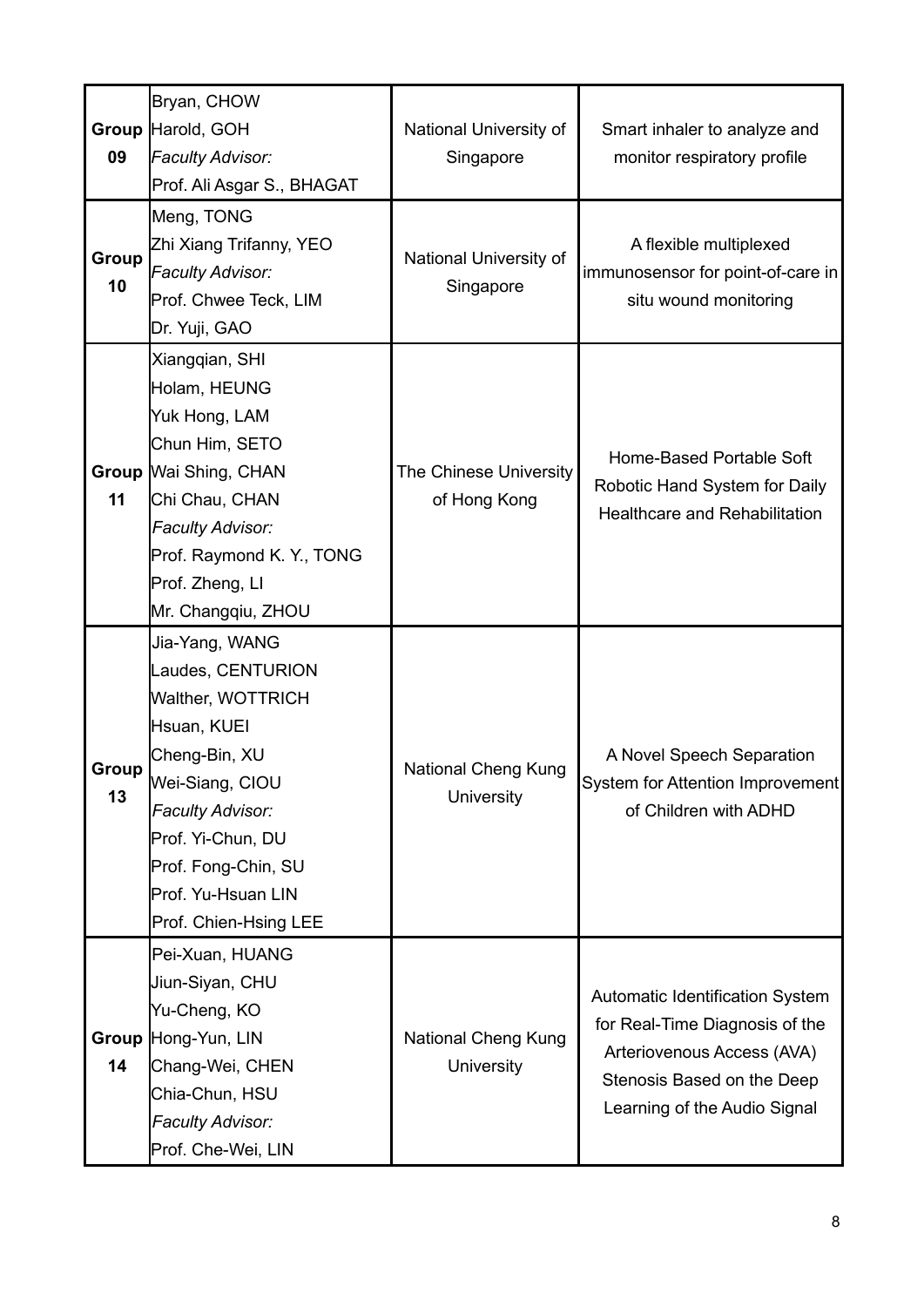| 16          | Pimchatt, YODUDOM<br>Korrawiz, CHOTAYAPA<br>Thanyatorn, LEETHAMCHAYO<br>Suparada,<br><b>Group PATTARAPONGSATIT</b><br>Piraya, CHINNAWONG<br>Waratchaya, CHIMPHLEE<br><b>Faculty Advisor:</b><br>Prof. Warakorn,<br><b>CHAROENSUK</b> | <b>Mahidol University</b>              | Smart sensor glove with therapy<br>ball for post-stroke hand<br>rehabilitation               |
|-------------|--------------------------------------------------------------------------------------------------------------------------------------------------------------------------------------------------------------------------------------|----------------------------------------|----------------------------------------------------------------------------------------------|
| Group<br>18 | Noel, SNG<br>Mingjian, ZHAO<br><b>Faculty Advisor:</b><br>Prof. Ali Asgar S., BHAGAT<br>Dr. Joo Chuan, YEO                                                                                                                           | National University of<br>Singapore    | <b>Flexible Sensor for Penile Health</b><br>Monitoring                                       |
| Group<br>19 | Ryan, CHEN<br>Luigia, THAN<br>Cynthia, WU<br>Vivian, LIN<br>Michael, LY<br>Peter, DIPIETRO<br><b>Faculty Advisor:</b><br>Prof. Nobuho, NAGASAWA<br>Prof. Mei Lin CHAN                                                                | <b>Stony Brook University</b>          | CICaidA (Continuous Individual<br>Crisis Aid Alert System)                                   |
| 20          | Michelle, MATTILLE<br>Silvia, VIVIANI<br>Group Simone, GERVASONI<br>Jonas, LUSSI<br><b>Faculty Advisor:</b><br>Prof. Bradley, NELSON                                                                                                 | <b>ETH Zurich</b>                      | A Robotic Platform for Fetal<br>Surgery                                                      |
| Group<br>21 | Yitian, XIAN<br>Xue, ZHANG<br>Yehui, Ll<br>Jian, LI<br>Ke, XIE<br>Wang Lik, LEUNG<br><b>Faculty Advisor:</b><br>Prof. Zheng, Ll<br>Dr. Danny Tat Ming, CHAN                                                                          | The Chinese University<br>of Hong Kong | A Semi-autonomous Stereotactic<br>Brain Biopsy Robotic System with<br><b>Enhanced Safety</b> |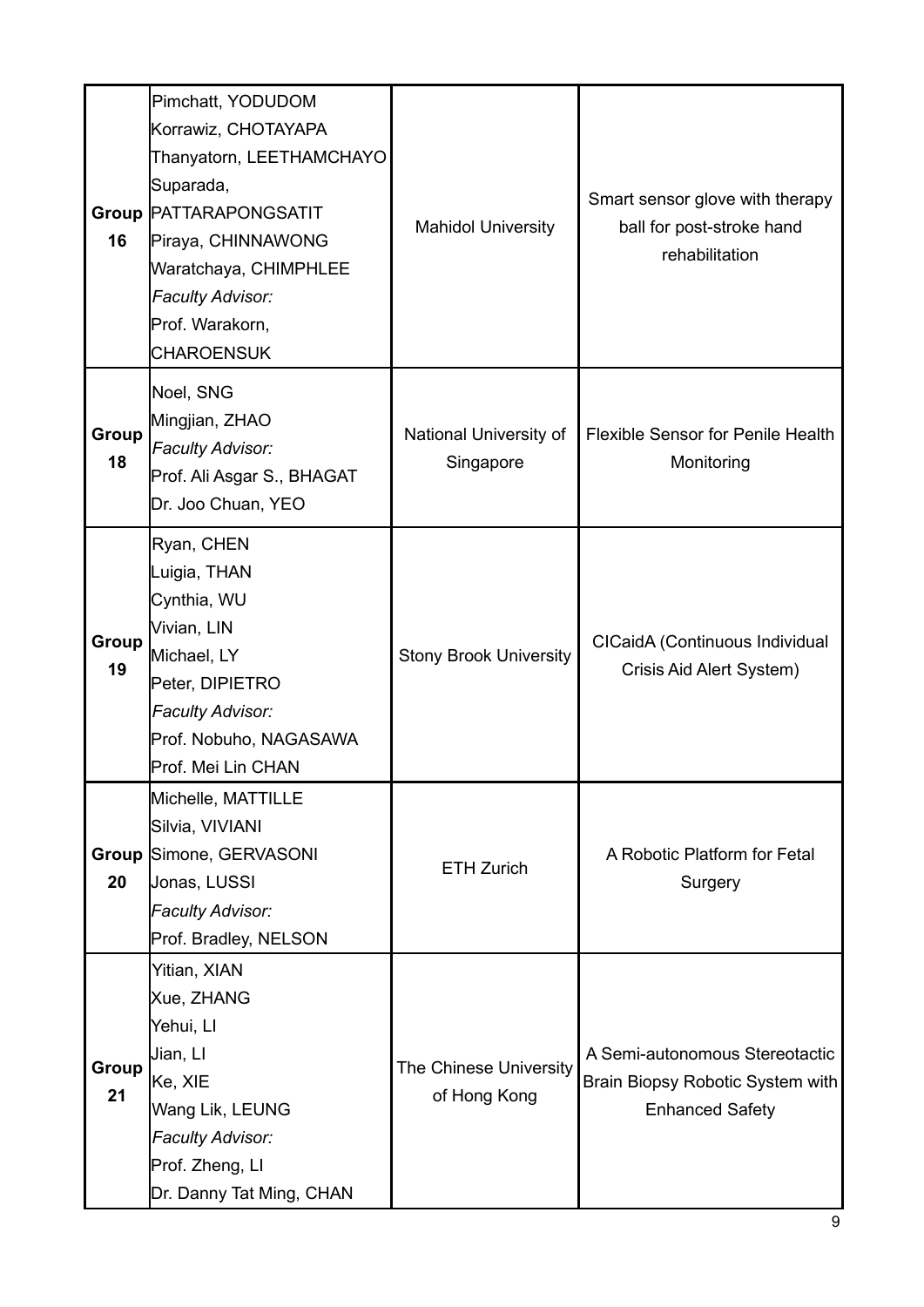| Group<br>23        | Wai Shing, LIU<br>Chak Kit, CHENG<br><b>Faculty Advisor:</b><br>Prof. Li, ZHANG<br>Dr. Kai Fung, CHAN                                                                                                            | The Chinese University<br>of Hong Kong                                                                                                                                                      | QuickCAS: An easy-to-use<br>analysis system for quick<br>detection of infectious pathogens<br>clinical samples |
|--------------------|------------------------------------------------------------------------------------------------------------------------------------------------------------------------------------------------------------------|---------------------------------------------------------------------------------------------------------------------------------------------------------------------------------------------|----------------------------------------------------------------------------------------------------------------|
| Group<br>25        | Huxin, GAO<br>Ruoyi, HAO<br>Xiaoxiao, YANG<br>Zedong, ZHANG<br><b>Faculty Advisor:</b><br>Prof. Hongliang, RENHAN<br>Prof. Changsheng, LI<br>Prof. Xiuli, ZUO<br>Prof. Yanging, LI                               | National University of<br>Singapore<br>The Chinese University<br>of Hong Kong<br>Beijing Institute of<br>Technology<br>Qilu Hospital of<br><b>Shandong University</b>                       | <b>Gastrointestinal Endoscopic</b><br>Surgical Robot (GESR)                                                    |
| 26                 | Sishen, YUAN<br>Junnan, XUE<br>Sifan, CAO<br>Group Botao, LIN<br><b>Faculty Advisor:</b><br>Prof. Hongliang, REN<br>Prof. Shuang, SONG<br>Prof. Jiaole, WANG                                                     | The Chinese University<br>of Hong Kong<br>Harbin Institute of<br>Technology, Shenzhen                                                                                                       | Independent Magnetic Control of<br>Anchoring and Drug Release for<br><b>Wireless Capsule Robots</b>            |
| <b>Group</b><br>27 | Huxin, GAO<br>Zhiwei, FANG<br>Ruoyi, HAO<br>Weichen, FAN<br>Catherine Jiayi, CAI<br>Kirthika Kumar, SENTHIL<br><b>Faculty Advisor:</b><br>Prof. Hongliang, REN<br>Prof. Xiao, XIAO,<br>Dr. Kam King Nicolas, KON | National University of<br>Singapore<br>The Chinese University<br>of Hong Kong<br>Southern University of<br>Science and<br>Technology<br><b>Mount Elizabeth</b><br><b>Hospital Singapore</b> | Skull-mounted robot (Skullbot) for<br>needle intervention                                                      |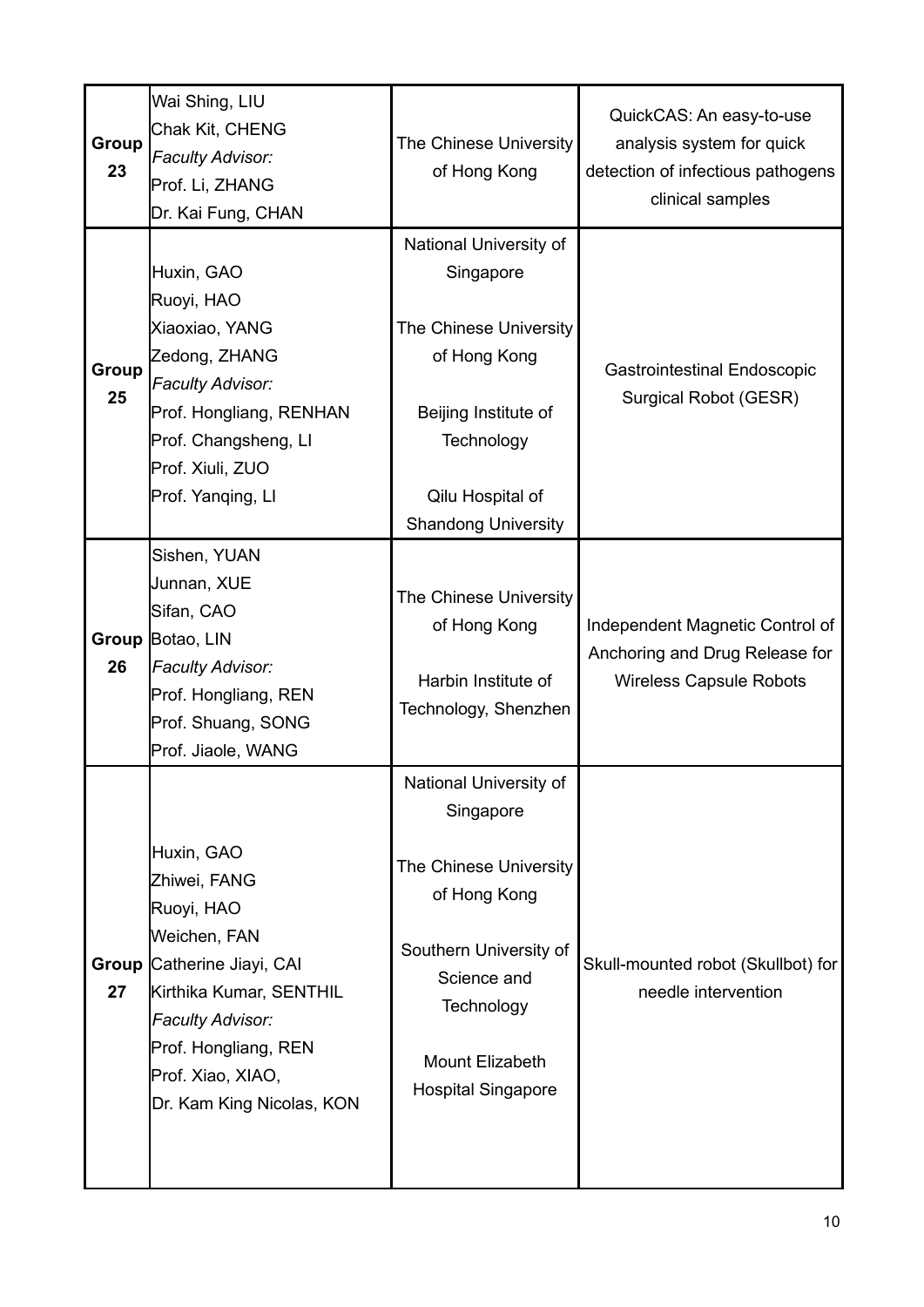| Group<br>28 | Shashaank Abhinav,<br><b>VENKATESH</b><br>Kah Meng, ANG<br>Rachel Reno, LIM<br>Victoria, TSE<br><b>Faculty Advisor:</b><br>Prof. Andrew William, HOLLE                                                           | National University of<br>Singapore                        | A novel and cost-effective multi-<br>factor chemical-based lateral flow<br>assay for early detection and<br>outcome prediction in disorders<br>such as Malaria and kidney<br>disease          |
|-------------|------------------------------------------------------------------------------------------------------------------------------------------------------------------------------------------------------------------|------------------------------------------------------------|-----------------------------------------------------------------------------------------------------------------------------------------------------------------------------------------------|
| Group<br>29 | Qian Qian, HAN<br>Jin, JIN<br>Chao-Yu, CHEN<br><b>Faculty Advisor:</b><br>Prof. Chen Hua, YEOW                                                                                                                   | National University of<br>Singapore                        | Modular Hybrid Robotic Arm for<br><b>Bedside Rehabilitation</b>                                                                                                                               |
| Group<br>30 | Wenchao, YUE<br>Long, BAI<br>Yameng, ZHANG<br><b>Faculty Advisor:</b><br>Prof. Hongliang, REN<br>Prof. Max Qing-Hu, MENG<br>Prof. Xiao, XIAO                                                                     | of Hong Kong                                               | <b>TriMBot: Magnetically-connected</b><br>The Chinese University   Modular-reconfigurable Mini-robot<br>towards Minimally Invasive<br>Procedures                                              |
| Group<br>32 | Muhammad Agil Wijaya,<br><b>FARADIS</b><br>Anita Dominique, SUBALI<br>Rizki Chandra, MAULANA<br>Muhammad Farras Sakti,<br><b>PRATAMA</b><br><b>Faculty Advisor:</b><br>Dr. Nurussa'adah<br>Dr. Thareq, BARASABHA | Universitas Brawijaya                                      | SI-SCA (System Integrated for<br>Sudden Cardiac Arrest) :<br><b>Smartphone Integrated Early</b><br>Detection and Intervention for<br>Sudden Cardiac Arrest Based on<br>the Internet of Things |
| Group<br>34 | Jolo Gerard Miel, TOLENTINO<br>Jin Teng, HU<br>Jia-Xiang, CHENG<br>Yu-Kuan, MO<br><b>Faculty Advisor:</b><br>Prof. Aaron, RAYMOND<br>Prof. Wan Jung, CHANG<br>Prof. Ming-Che, CHEN<br>Prof. Yang-Kun, OU         | Southern Taiwan<br>University of Science<br>and Technology | The AI Armature Project                                                                                                                                                                       |

Video of each team can be found at this link,<http://www.emedicglobal.org/finalistvideo.php>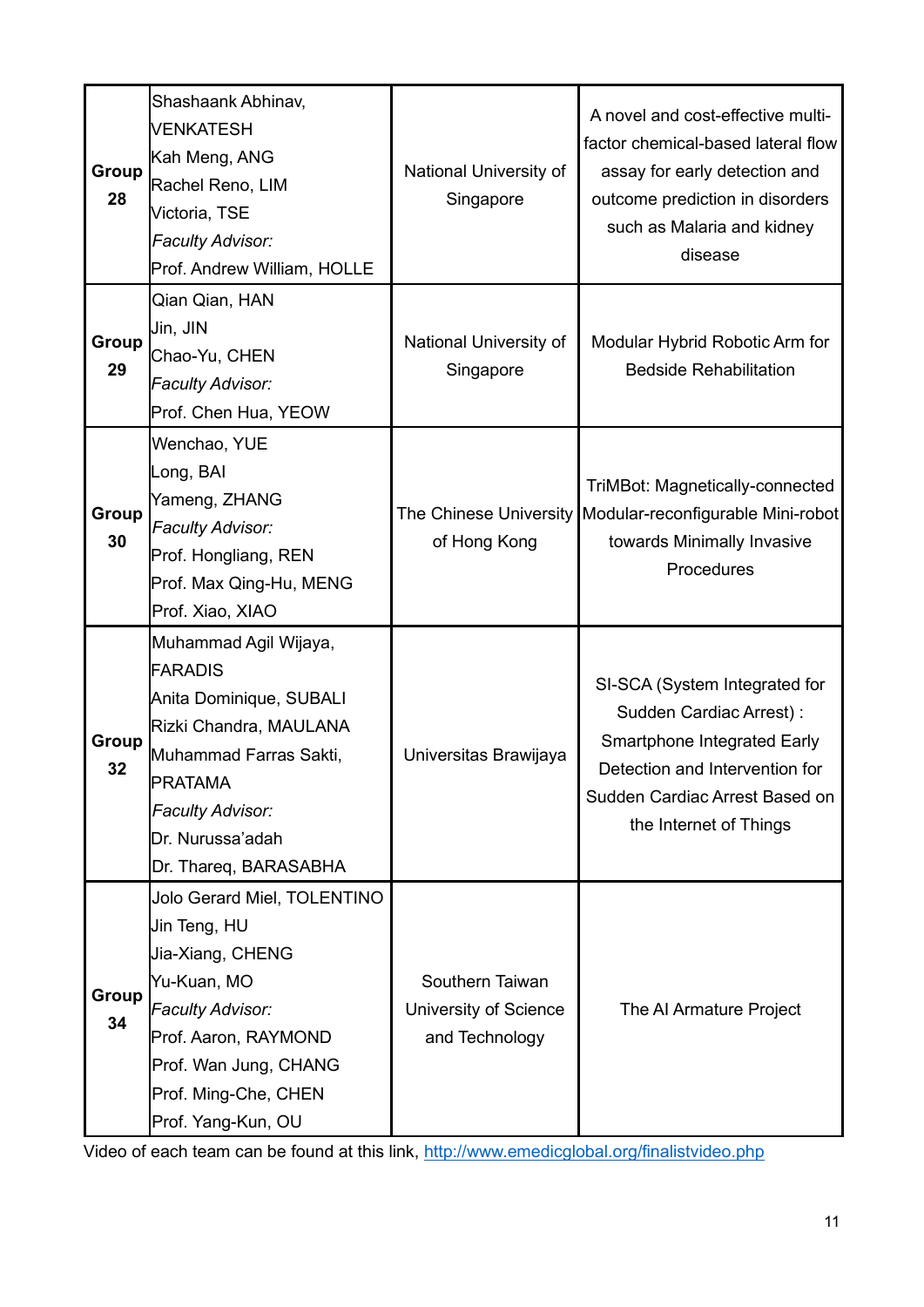#### **8. Site Map of EMedIC Global Competition Venue**

The EMedIC Global 2021 takes place at **CUHK campus** and **ZOOM online**

**VENUE**: BME Computer Lab (ERB1122)

**ADDRESS**: Room 1122, 11/F, William M.W. Mong Engineering Building, The Chinese University of Hong Kong, Shatin, Hong Kong.

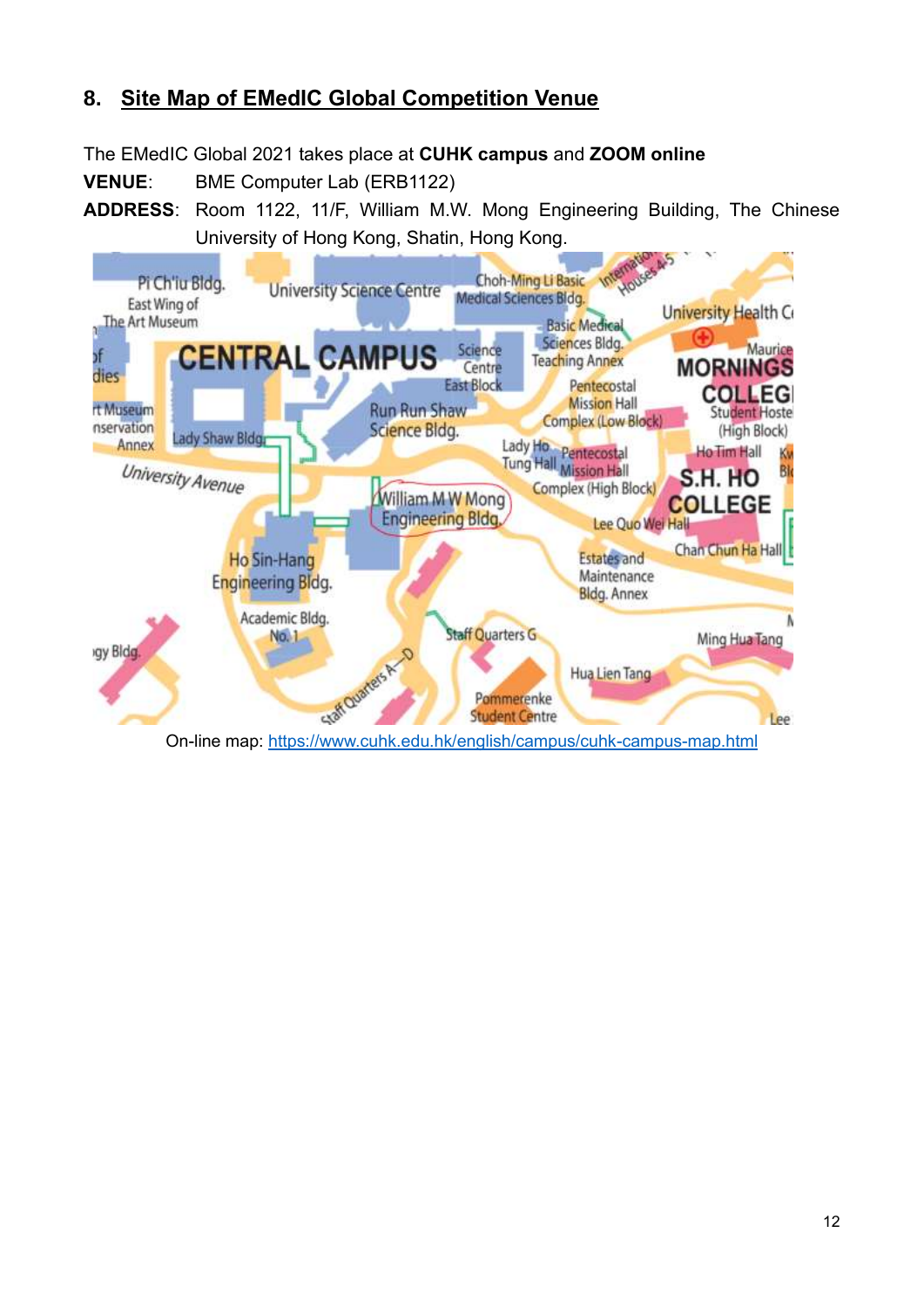#### <span id="page-14-0"></span>**9. Bad Weather Arrangement**

Activities may be cancelled or suspended due to bad weather as advised by the Hong Kong Observatory [\(http://www.hko.gov.hk/contente.htm\)](http://www.hko.gov.hk/contente.htm). Please pay attention to the announcement made through email.

| <b>Warning Signal</b>     | <b>Symbol</b>           | <b>Arrangement</b>                         |
|---------------------------|-------------------------|--------------------------------------------|
| Very Hot Weather          |                         |                                            |
| Warning                   |                         |                                            |
| <b>Amber Rainstorm</b>    |                         |                                            |
| <b>Warning Signal</b>     |                         |                                            |
| <b>Red Rainstorm</b>      |                         | Activities will continue and               |
| <b>Warning Signal</b>     | ted 流⊥                  | offices will remain open.<br>should        |
| Thunderstorm              |                         | Participants<br>observe the traffic<br>and |
| Warning                   |                         | weather conditions.                        |
| Standby Signal No. 1      | Г1                      |                                            |
| <b>Strong Wind Signal</b> |                         |                                            |
| No. 3                     | ⊥3                      |                                            |
| <b>Black Rainstorm</b>    |                         |                                            |
| <b>Warning Signal</b>     |                         |                                            |
| Typhoon No. 8 or          |                         |                                            |
| <b>Storm Signal</b>       | SE 東南 SW 西南 NE 東北 NW 西北 | Activities will be affected.               |
| Increasing Gale or        |                         | (see arrangement below)                    |
| Storm Signal No. 9        | ( ດ                     |                                            |
| Hurricane Signal No.      |                         |                                            |
| 10                        |                         |                                            |

The typical bad weather arrangements are as follow:

| Signal is/will be in force<br>at/after the following time | <b>Suspension / cancellation of activities</b> |
|-----------------------------------------------------------|------------------------------------------------|
| 7:00                                                      | Morning session $(8:30 - 14:00)$               |
| $12:00$ noon                                              | Afternoon session $(14:00 - 18:00)$            |
| 15:00                                                     | Evening session $(18:00 - 22:00)$              |

<span id="page-14-1"></span>Activities in progress will be suspended immediately. Participants are advised to stay in a safe place until the weather and traffic conditions improve.